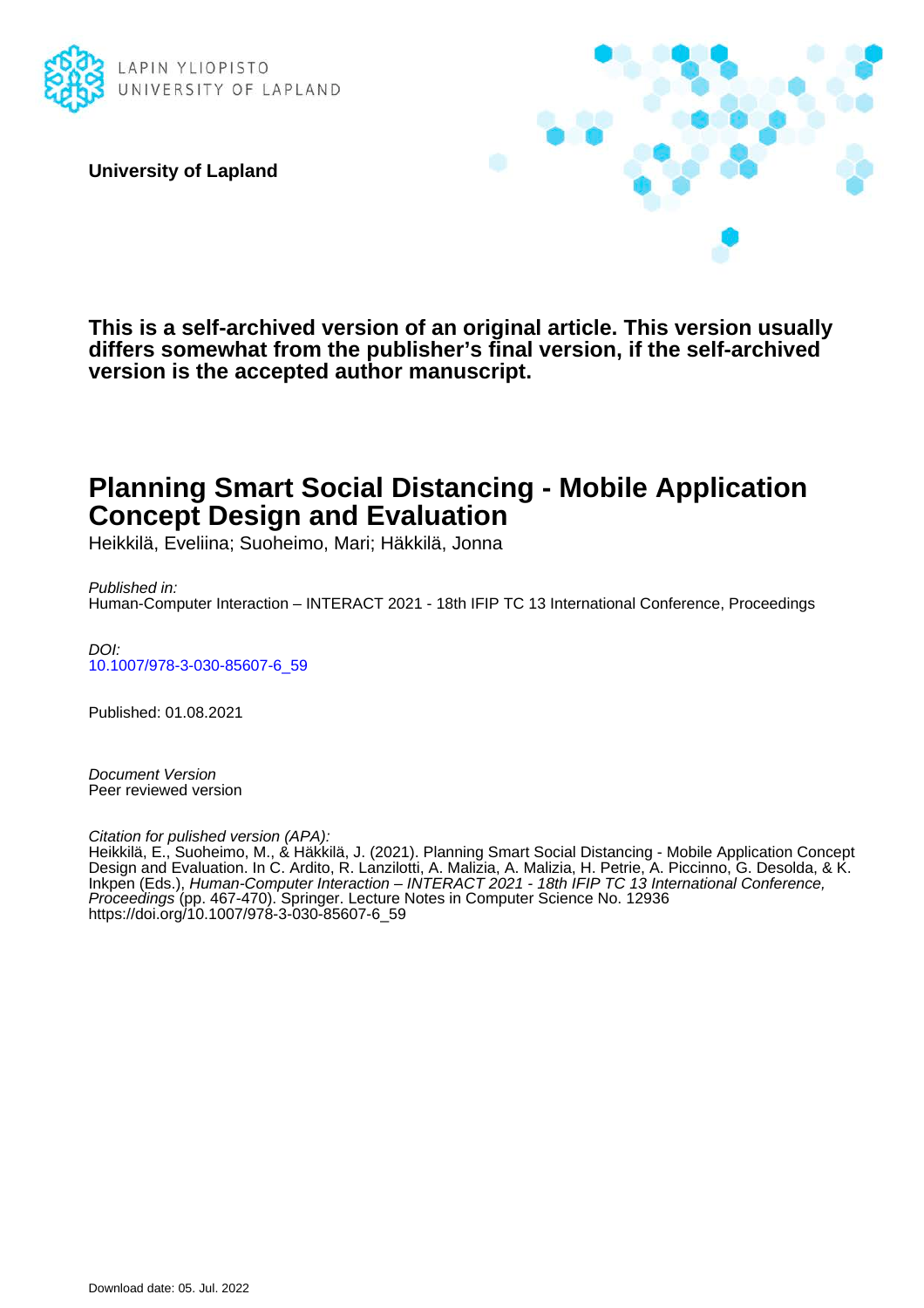# **Planning Smart Social Distancing - Mobile Application Concept Design and Evaluation**

Eveliina Heikkilä, Mari Suoheimo, and Jonna Häkkilä

University of Lapland, Yliopistonkatu 8, 96300 Rovaniemi, Finland *{*eveliina.heikkila,mari.suoheimo,jonna.hakkila*}*@ulapland.fi

**Abstract.** The COVID-19 crisis has caused social distancing practices to be part of everyday life. We present the concept and user interface design of a smart phone application that enables planning daily schedules in a manner which seeks to optimise the social distancing. We present the application UI design and its evaluation in two focus groups  $(n =$ 8). The findings highlight the need for and positive attitude towards a mobile application that supports avoiding crowds during and after the pandemic time.

**Keywords:** Covid-19 *·* Social distancing *·* Mobile application *·* Calendar *·* Location based services

### **1 Introduction**

In spring 2020, the world faced the global Covid-19 pandemic. Society had to adapt to restrictions, including social distancing practices. The pandemic caused lock-downs and mobility restrictions, bringing a shift to home offices [\[7\]](#page-4-0), and causing many practical challenges for everyday life in families [\[2\]](#page-4-1). The social distancing measures to stem the pandemic included both government set restrictions, as well as voluntary recommendations. Mobile applications, such as Crowdless or Mind the Gap, have been adopted as a tool for helping people to keep safe while conducting their mandatory everyday mobility and interactions with people, and to minimise the social encounters with people exposed to Covid-19 [\[1](#page-4-2),[4](#page-4-3)]. Mobile tracing applications have been introduced in several countries, and their nationwide use has been promoted in order to prevent Covid-19 from spreading.

We introduce a mobile application concept and user interface (UI) design that aims to help people to avoid crowded places during pandemic outbreaks. The design target is to support people to conduct their daily activities whilst minimising the probability to become exposed to, or transmit, the disease. We organized a user study with two focus groups to evaluate the application concept and to discuss the ideas of mobile app supported social distancing. Whereas prior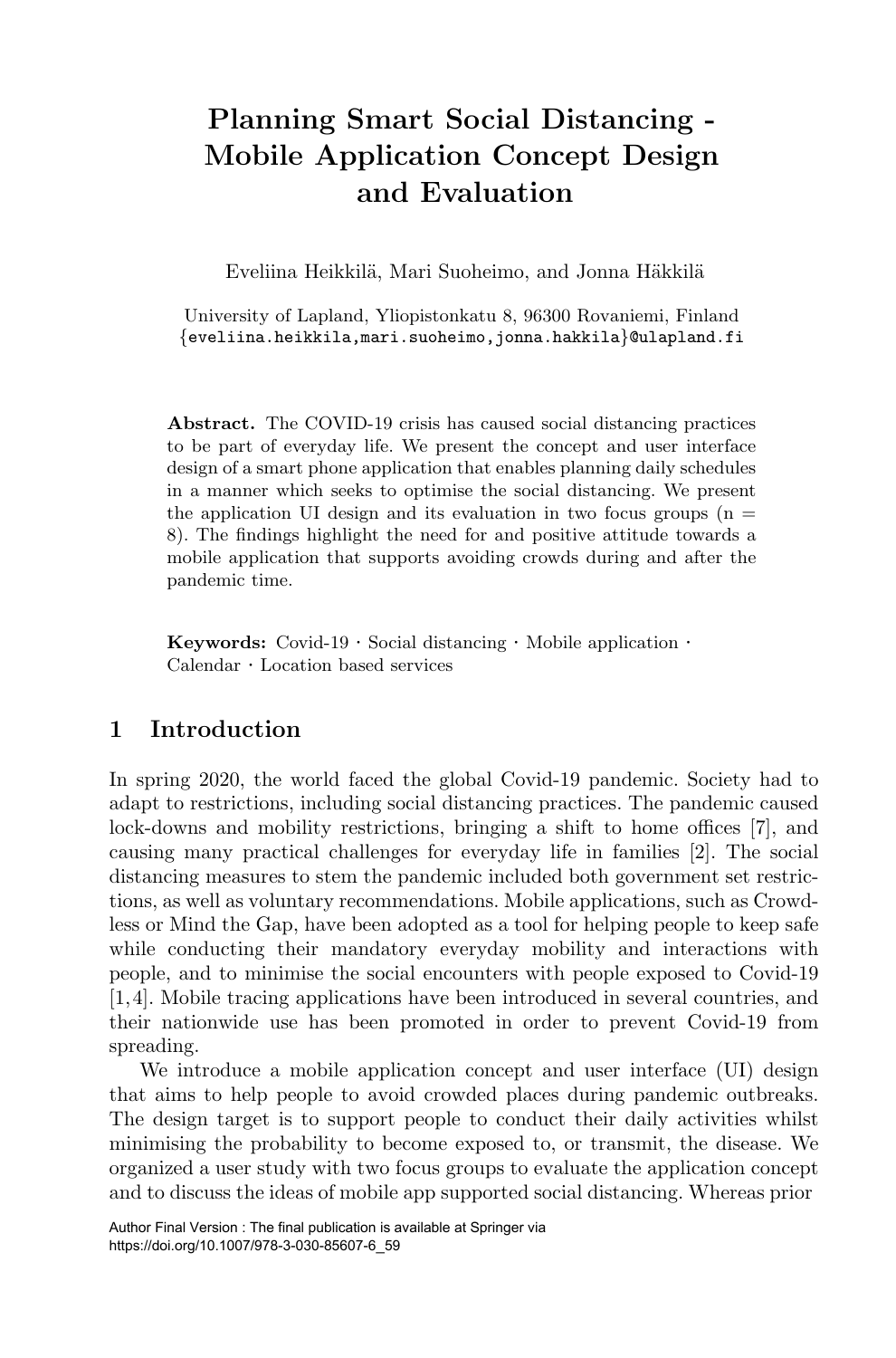art has evaluated an asocial hiking app for avoid people on a hiking route [\[6](#page-4-4)], we address the UI design and concept of supporting social distancing in everyday mobility.

# **2 Social Distancing Mobile App Concept**

The Smart Social Distancing mobile app concept supports users to foresee possible crowded places on a map, and plan how to schedule and navigate from one place to another more safely, Fig. [1.](#page-2-0) The design process started from defining the main functions, exploring different information visualization techniques, studying existing applications, and then proceeding to drafting the UI design flows, wireframes, and finally the UI graphics.

The features in Fig. [1](#page-2-0) present the main functions of the Smart Social Distancing (SSD) mobile app concept. A heatmap function shows the crowded areas on a city map. The user can plan a daily schedule by adding calendar events. Figure [1-](#page-2-0)right illustrates the application menu. Route recommendations create an optimized route to navigate by avoiding crowds, and the 3D map shows the hotspot map in 3D. In addition, the user can search how crowded a specific place is. Risk notifications give the user warnings about, e.g., which of the frequently visited places are crowded during the day.



<span id="page-2-0"></span>**Fig. 1.** The Smart Social Distancing application concept main functions.

# **3 Focus Group Study**

### **3.1 Set-Up of the Study**

To study user perceptions of social distancing and evaluate the SSD mobile app concept, two of the focus groups sessions were organized. Each focus group included three female and one male participant (total  $n = 8$ ), age between 20 and 45 (mean 28) years. Each focus group session lasted for one hour. The focus group session had three main sections with specific questions. First, the participants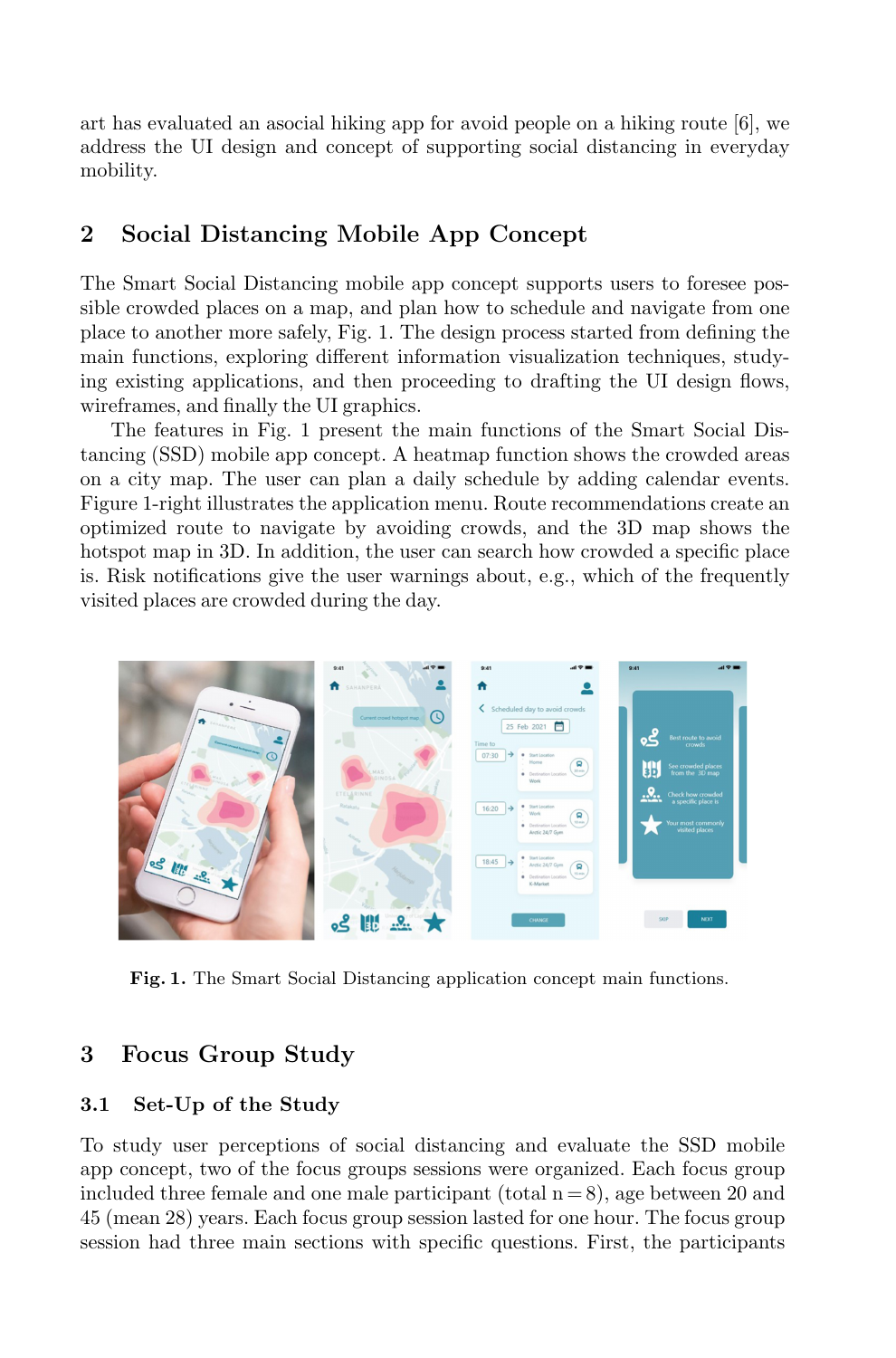were asked what kind of applications they have been using to prevent themselves being in crowded places now during the time of Covid-19, and what other means they had applied to maintain physical distance to other people. The answers were collected using post-it notes. First, the participants got to see and try out the prototype. After that they received a paper questionnaire, where each of the eight main application functions were rated on a scale from 1 (not useful) to 7 (most useful). After this, the participants reflected, using post-it notes, which features they liked most, which ones the least, and how they would use the application after the pandemic time. Finally, the participants answered questions relating to their anticipated future behavioural changes after the pandemic. Also here, postit notes were used to support the discussion.

#### **3.2 Findings**

The participants had been using applications such as video calls, food ordering, sending messages, social media tools, and generally tools to help them to take care of everyday practicalities remotely. However, they had not used applications where the main use case was to avoid crowds. Such applications are hardly available to Finnish users in particular. Therefore, participants had used other ways to avoid crowds, such as planning to run errands outside of the assumed crowded hours, or checking peak times from Google search. They had to come up with new rhythms for their day while trying to avoid crowds.

As the most useful feature of the application, the participants perceived the hotspot map, where the red color illustrated how crowded a place was, see Fig. [1.](#page-2-0) This feature was voted to the most useful by 62,5% of the participants in the evaluation questionnaire, and it also gained the most comments with the post-it notes. After the hotspot map, the most liked functions were the risk notifications, how to avoid crowds by scheduling the day, and the ability to see the busiest hours of different places.

When ideating how they would use the application after the pandemic, the answers focused mostly on avoiding crowds and rush hours. Recognizing the most visited places was also suggested, as well as organizing Pokémon Go type games, which would include moving from one place to another. As a long term behavior change, participants estimated generally a bigger desire to avoid crowds, even after the pandemic. Altogether, the Smart Social Distancing application was seen to have potential. A mobile app to support social distancing while planning everyday tasks requiring mobility was embraced.

## **4 Discussion**

In our work, we have presented a mobile application concept and UI design for a Smart Social Distancing application to support avoiding crowds while conducting normal everyday mobility, and evaluated it with focus groups. The participants found the concept of Smart Social Distancing mobile app useful, and especially seeing the crowded areas with one glance on a map was embraced. Even though Koronavilkku, a Finnish government supported app for notifying if the user had